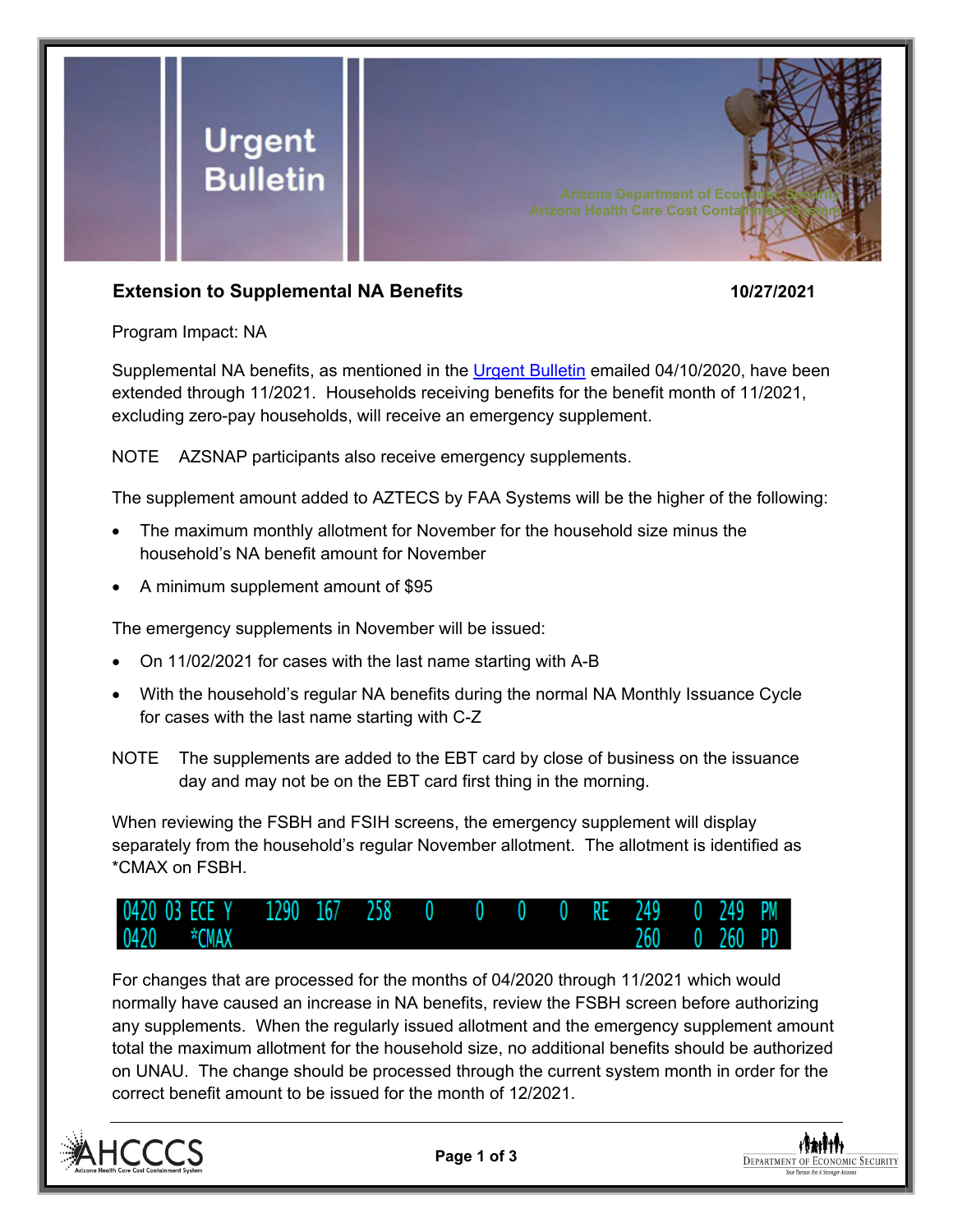

For changes that are processed for the months of 04/2020 through 11/2021 which would normally have caused a decrease in NA benefits, the worker must process the change in the current system month in order for the correct benefit amount to be issued for the month of 12/2021. The household must be mailed a Notice of Adverse Action (NOAA) for 12/2021. For changes that result in ineligibility for NA, timely action must be taken to close the case allowing for NOAA.

FAA Systems completes a 'catch-up' job each month going back four months to issue any NA emergency allotment (EA) benefits that may not have been issued. The most common scenarios for issuance during this 'catch-up' job are:

- Cases that are reopened after EA issuance
- Cases with older application dates that are processed after EA issuance

Do not create emergency supplements providing maximum monthly NA allotments for benefit months 07/2021 through 11/2021.

For examples on processing reported changes and supplements on UNAU, see the [Urgent Bulletin](https://dbmefaapolicy.azdes.gov/Archived_Policy/baggage/Urgent%20Bulletin%20(04-15-2020)%20-%20Reported%20Changes%20and%20Supplements%20on%20UNAU.pdf) emailed on 04/15/2020 and the [Urgent Bulletin](https://dbmefaapolicy.azdes.gov/Archived_Policy/baggage/Urgent%20Bulletin%20(07-27-2021)%20-%20EA%20$95%20Minimum%20Clarification.pdf) emailed on 07/27/2021 being aware of the following:

- The process was extended through the benefit month of 11/2021.
- The emergency supplements must be elevated through Region Management unless the change occurred during the 'catch-up' job duration which goes back four months (07/2021 through 11/2021).
- The allotment amount may be higher than the maximum NA allotment effective the benefit month of 04/2021; therefore, do not send an overpayment referral when the NA benefits for the household exceeds the maximum NA allotment due to the \$95 minimum supplement.
- For benefit month 01/2021 and ongoing, use the Thrifty Food Plan at FAA6.J10 in the [CNAP Manual](https://dbmefaapolicy.azdes.gov/#page/FAA6/Thrifty_Food_Plan_(NA).html) or the [CNAP+ Manual](https://cnap4staff.azdes.gov/#page/FAA6/Thrifty_Food_Plan_(NA).html) (internal use only) to identify the maximum NA allotment amount.